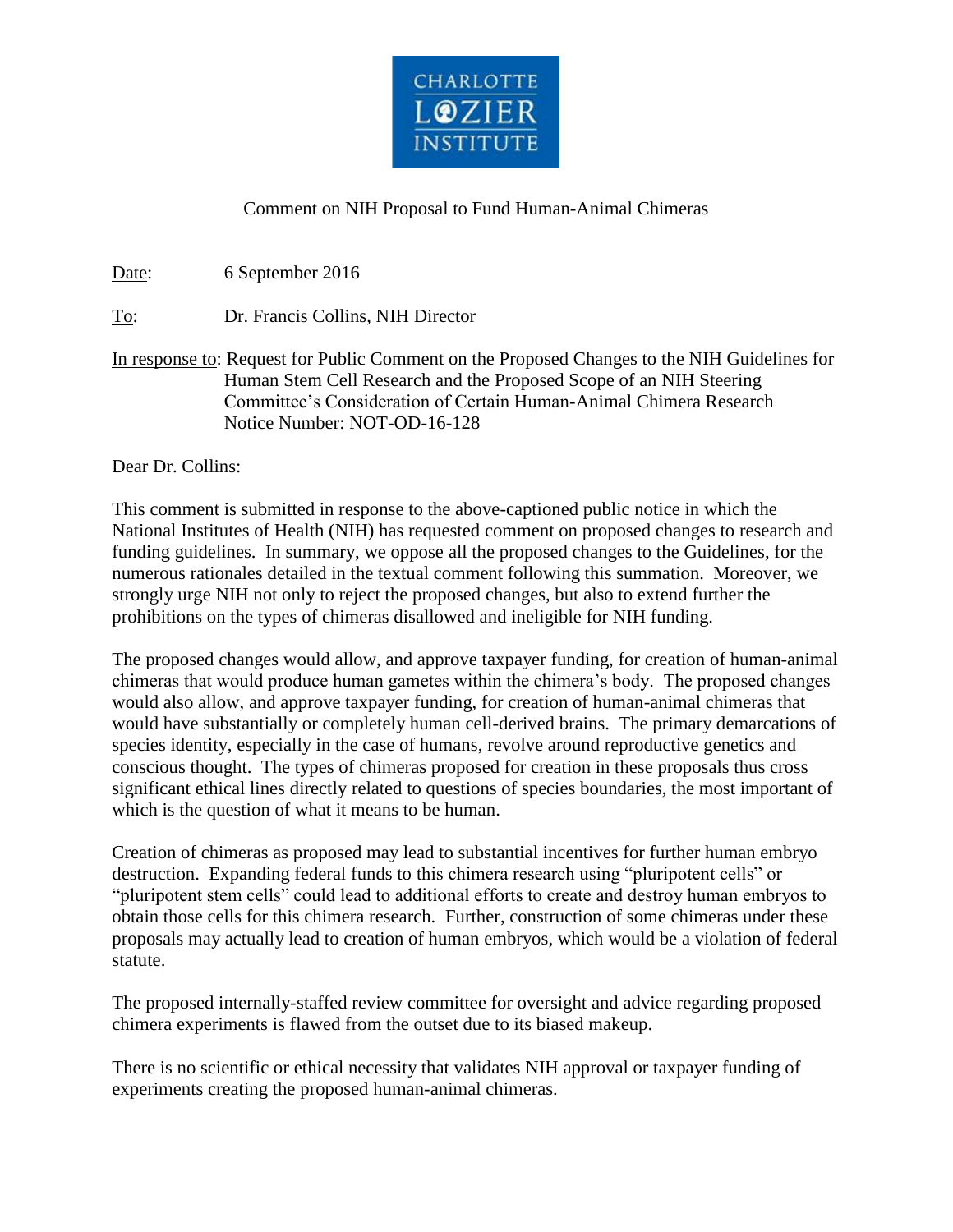#### **Comments on components of the proposed changes to the Guidelines.**

### **Research in which human pluripotent stem cells are introduced into non-human primate embryos up through the end of the blastocyst stage, Not Eligible for NIH Funding.**

The prohibition against adding human pluripotent stem cells to non-human primate embryos until the end of the blastocyst stage is insufficient to protect against ethical as well as scientific abuses. For one, the ambiguous phrase "up through the end of the blastocyst stage" implies that once a mature blastocyst is formed (Carnegie stage 3), experiments involving insertion of human cells into this pre-implantation embryonic stage are allowed and eligible for funding.<sup>1</sup> Any human pluripotent stem cells thus inserted into the inner cell mass of a non-human primate blastocyst could intermingle to become any cell type or tissue in the developing non-human primate embryo, including human gametes and significant numbers of human neuronal cells even to the point of predominant formation of the brain.

This chimera test is, not surprisingly, considered an ultimate standard for determination of cell pluripotency, and has been used repeatedly to test putative mouse pluripotent stem cells.<sup>2</sup> The injected cells, if pluripotent, contribute to all tissue and cell types in the developing embryo (as well as in the born animal). Use of such animal-human chimeras as testbeds for pluripotent stem cells has long been a stated goal of some scientists, without regard or consideration for ethical concerns. But in contrast to a non-controversial human-animal chimera creation, where pluripotent stem cells are injected into adult animals as tests of pluripotency, $3$  via teratoma formation, the NIH-proposed human-animal chimeras instead create a new embryo of mixed genetic composition and uncertain species identity. Others claim that human-animal chimeras are the only way to investigate human development, 4 or can provide transplantable customgrown human organs in large farm animals.<sup>5</sup> But these claims ignore the numerous, innovative alternatives, including use of organoids even for study of brain development, 6 as well as for functional organoid and organ growth for transplant, as well as other alternatives such as adult stem cells for repair of damaged organs. In point of fact, proponents have failed to provide substantive evidence for success of the human-animal chimera option, as well as evidence for necessity whether from a scientific or ethical basis.

Further, even if the ambiguous phrase "up through the end of the blastocyst stage" is meant to imply introduction of human cells is allowed only at the beginning of the next phase of development, this still introduces human pluripotent stem cells early in embryonic development either just prior to or during (Carnegie stage 4 and stage 5) implantation (approximately seven days post-fertilization). At this stage of development, there is still significant opportunity for

 $\overline{a}$ 

 $1$  NIH itself notes that the human blastocyst is formed five days post-fertilization, which is two days prior to implantation into the uterine wall; web page "From Fertilization to Blastocyst" accessed 5 Sept 2016 at: <http://stemcells.nih.gov/info/pages/cellmovie.aspx>

<sup>2</sup> Wernig M *et al.*, In vitro reprogramming of fibroblasts into a pluripotent ES-cell-like state, *Nature* 448, 318, 2007; doi: 10.1038/nature05944

<sup>3</sup> Lensch MW *et al.*, Teratoma Formation Assays with Human Embryonic Stem Cells: A Rationale for One Type of Human-Animal Chimera, *Cell Stem Cell* 1, 253, 2007; doi: 10.1016/j.stem.2007.07.019

<sup>4</sup> Sharma A *et al.*, Lift NIH restrictions on chimera research, *Science* 350, 640, 2015; doi:

<sup>10.1126/</sup>science.350.6261.640-a

<sup>&</sup>lt;sup>5</sup> Rashid T *et al.*, Revisiting the Flight of Icarus: Making Human Organs from PSCs with Large Animal Chimeras, *Cell Stem Cell* 15, 406, 2014; doi: 10.1016/j.stem.2014.09.013

<sup>6</sup> See, *e.g.,* Otani T *et al*., 2D and 3D Stem Cell Models of Primate Cortical Development Identify Species-Specific Differences in Progenitor Behavior Contributing to Brain Size, *Cell Stem Cell* 18, 467, 2016; doi:

<sup>10.1016/</sup>j.stem.2016.03.003; *and* Lancaster MA *et al.*, Cerebral organoids model human brain development and microcephaly, *Nature* 501, 373, 2013; doi: 10.1038/nature12517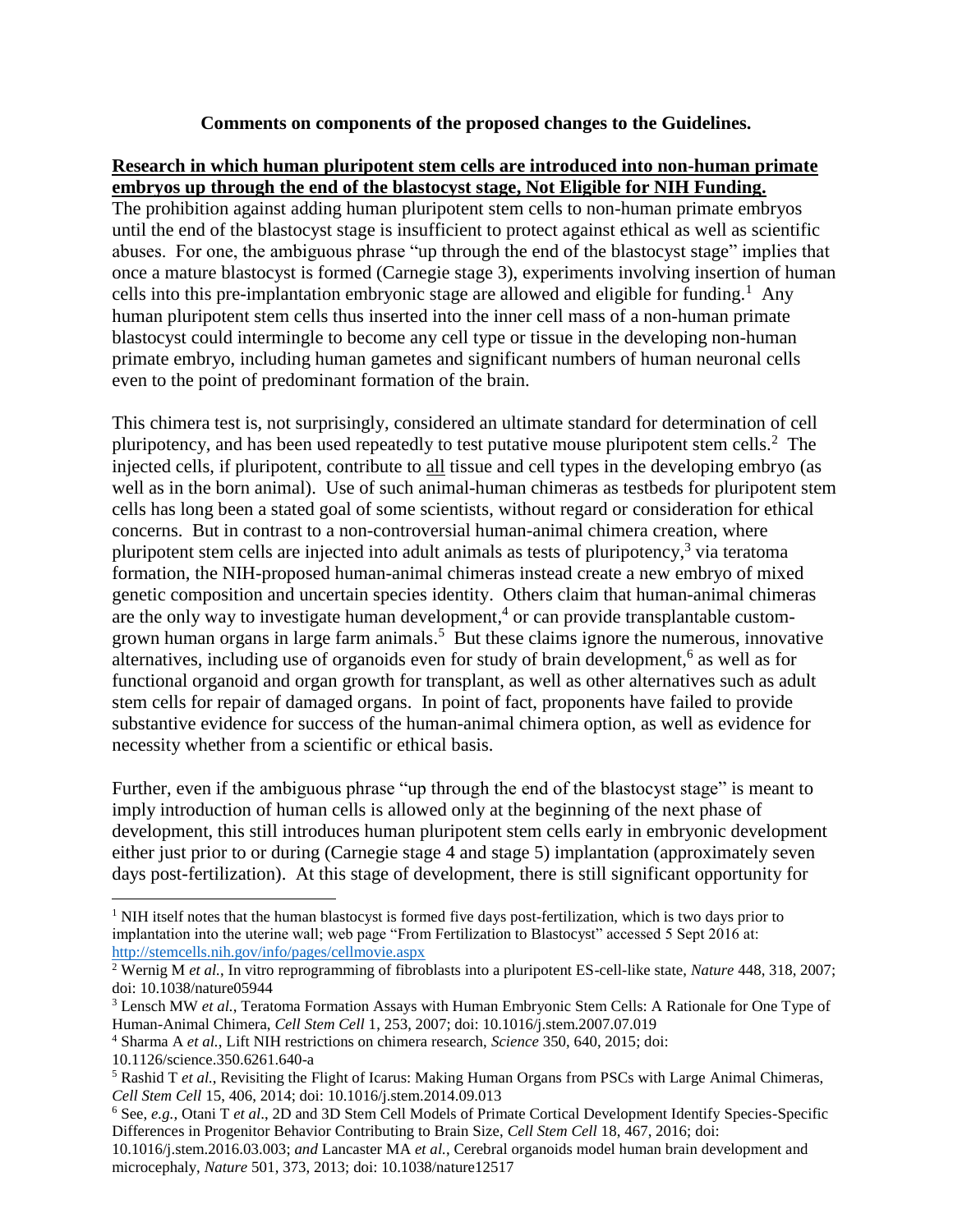introduced human pluripotent stem cells to participate extensively in brain development or to form human gametes within the body of the non-human primate.

In all vertebrate species and many invertebrate species, the primordial germ cells originate at some distance from the forming gonadal (mesodermal) tissue, and must migrate to the site of the developing gonad; until the arrival of the PGC's, the site is often referred to as the "indifferent gonad," because formation into testis or ovary requires the presence of the primordial germ cells to stimulate sex-specific differentiation. For humans, the primordial germ cells arrive at the indifferent gonad at approximately 5-7 weeks post-fertilization (roughly Carnegie stages 15-19).<sup>7</sup> While this timing for arrival at the gonadal ridge varies somewhat even for other mammals, it is significantly later in development than "the end of the blastocyst stage" and leaves ample time for introduced human cells to participate in formation of gonadal tissue.<sup>8</sup>

Human cells introduced even after "the end of the blastocyst stage" still have significant opportunity and ability to form a substantially human brain in chimeric non-human primates as well. The initial formation of the primitive streak (Carnegie stage 6) and neurulation (the formation of the nervous system including the brain, commencing Carnegie stages 7-9) occur beyond blastocyst stage. This means that human pluripotent stem cells could be injected before or at the very beginning of nervous system formation, and contribute substantially to formation of the brain in the chimeric non-human primate.

This proposal is severely flawed and will not preempt formation of chimeric non-human primates that contain human gametes or a substantially human cell-derived brain. Introduction of human cells into non-human primates, which are already closely genetically related to humans, increases the likelihood of crossing and even blurring species boundaries, perhaps affecting the moral status of these human-animal chimeras. NIH should neither approve nor fund this dubious research which has such a propensity to create organisms with morally uncertain status.

# **Research involving the breeding of animals where the introduction of human cells may contribute to the germ line, Not Eligible for NIH Funding.**

The prohibition against allowing breeding of chimeras that produce human gametes presupposes NIH willingly allowing production of such human-animal chimeras in the first place, by techniques and at developmental stages as already discussed. Creation of such chimeras should not be allowed, as this crosses an important ethical line regarding species identity and human dignity. Moreover, any such promises for prohibition on chimera breeding will be wholly ineffective. Even if NIH grantees meet or exceed the highest standards of animal care and use -- AAALAC and USDA $9$  -- there is no way to guarantee with 100% certainty that incidents of breeding with these chimeras can be prevented. Once created and mature, it will be nearly impossible to prevent breeding of such chimeras. The only surety will be preventing creation of

 $\overline{a}$ <sup>7</sup> See, *e.g*., Schöni-Affolter F *et al.*, Human Embryology, Differentiation of the Gonads; embryology.ch; accessed at <http://www.embryology.ch/anglais/ugenital/diffmorpho01.html> for a visual representation; also see *e.g*., Carlson BM, Patten's Foundations of Embryology, 6th edition (McGraw-Hill, NY, NY), 1996

<sup>8</sup> See, *e.g.*, Hayashi K *et al.*, Germ Cell Specification in Mice, *Science* 316, 394, 2007; doi:

<sup>10.1126/</sup>science.1137545; Richardson BE and Lehmann R, Mechanisms guiding primordial germ cell migration: strategies from different organisms, *Nature Reviews Molecular Cell Biology* 11, 37, 2010; doi: 10.1038/nrm2815; Guo F *et al.*, The Transcriptome and DNA Methylome Landscapes of Human Primordial Germ Cells, *Cell* 161, 1437, 2015; doi: 10.1016/j.cell.2015.05.015

<sup>9</sup> <http://www.aaalac.org/> and<https://www.aphis.usda.gov/aphis/ourfocus/animalwelfare>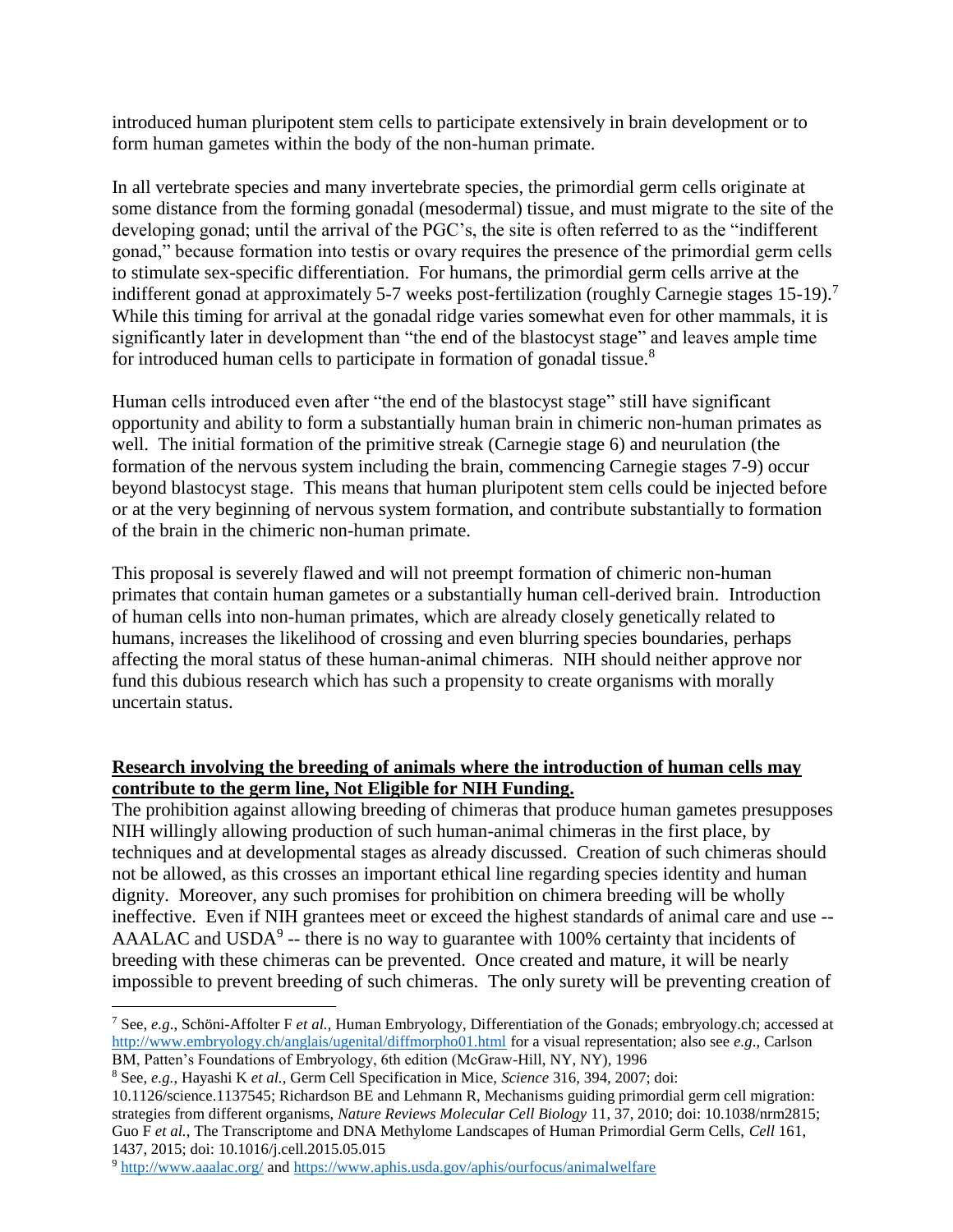such human-animal chimeras at all. Again, there has been no valid ethical or scientific rationale for the necessity of creating this type of human-animal chimera.

#### **The proposed steering committee to provide programmatic input on scope of research**

The request for comment notes that this review committee will be composed of Federal employees, and be an intramural committee to advise on research scope and funding decisions. The proposal for this oversight committee is almost laughable (the phrase "fox guarding the henhouse" comes to mind), and is not in the least reassuring that there will be transparent, unbiased assessment of the ethics or scientific merit of any chimera experiments. Indeed, the 2015 NIH prohibition on funding human-animal chimeras raised ethical issues as a basis for the funding moratorium. Despite this, the current proposal does not address the multitude of ethical concerns with creation of human-animal chimeras, and the steering committee is nowhere tasked with considering the ethical issues or prohibitions based on ethics.

## **Scope to include research in which: a. human pluripotent cells are introduced into nonhuman vertebrate embryos, up through the end of the gastrulation stage.**

Inclusion of this scope of research allows virtually any experiment in creation of human-animal chimeras, and should be rejected. The phrasing used – "up through the end of the gastrulation stage" – necessarily implies that all prior stages of any vertebrate embryo may be used for creation of human-animal chimeras. In essence, what is proposed is no limit whatsoever on the possible combinations of animal and human for chimera creation. We flatly reject this proposal, as it completely tramples any sense of ethical or scientific restraint.

Another problem with this proposal is that it could potentially lead to creation of a fully-human or substantially-human embryo, which would violate the Dickey-Wicker amendment. Because there is no lower limit on the stage of the non-human vertebrate embryo used, a very early nonhuman embryo could be combined with one or more human pluripotent cells. Even though the human cells would not be totipotent, $10$  the pluripotent human cells could potentially grow faster than the animal cells, outcompeting them and resulting in an embryo solely or substantially composed of human cells. This outcome could also take place if the human cells are added prior to blastulation and end up as innermost cells in the morula; the inner position determines those cells that become inner cell mass (the embryo) in a mammalian blastocyst.

Not only is the lower limit for the stage of the non-human vertebrate embryo not defined, likewise the composition and genetics of the embryo are not defined. Thus, if a tetraploid nonhuman vertebrate embryo were combined with human pluripotent stem cells, a human embryo would result through the technique of tetraploid complementation. This technique has already shown success in producing specific mouse embryos and subsequently born individuals;<sup>11</sup> again,

 $\overline{a}$ 

<sup>10</sup> Condic ML, Totipotency: What It Is and What It Is Not, *Stem Cells And Development* 23, 796, 2014; doi: 10.1089/scd.2013.0364; *and* Condic ML, The Role of Maternal-Effect Genes in Mammalian Development: Are Mammalian Embryos Really an Exception?, *Stem Cell Reviews and Reports* 12, 276, 2016; doi: 10.1007/s12015- 016-9648-6

<sup>&</sup>lt;sup>11</sup> Kang L *et al.*, iPS Cells Can Support Full-Term Development of Tetraploid Blastocyst-Complemented Embryos, *Cell Stem Cell* 5, 135, 2009; doi: 10.1016/j.stem.2009.07.001; *and* Zhao XY *et al.*, iPS cells produce viable mice through tetraploid complementation, *Nature* 461, 86, 2009; doi: 10.1038/nature08267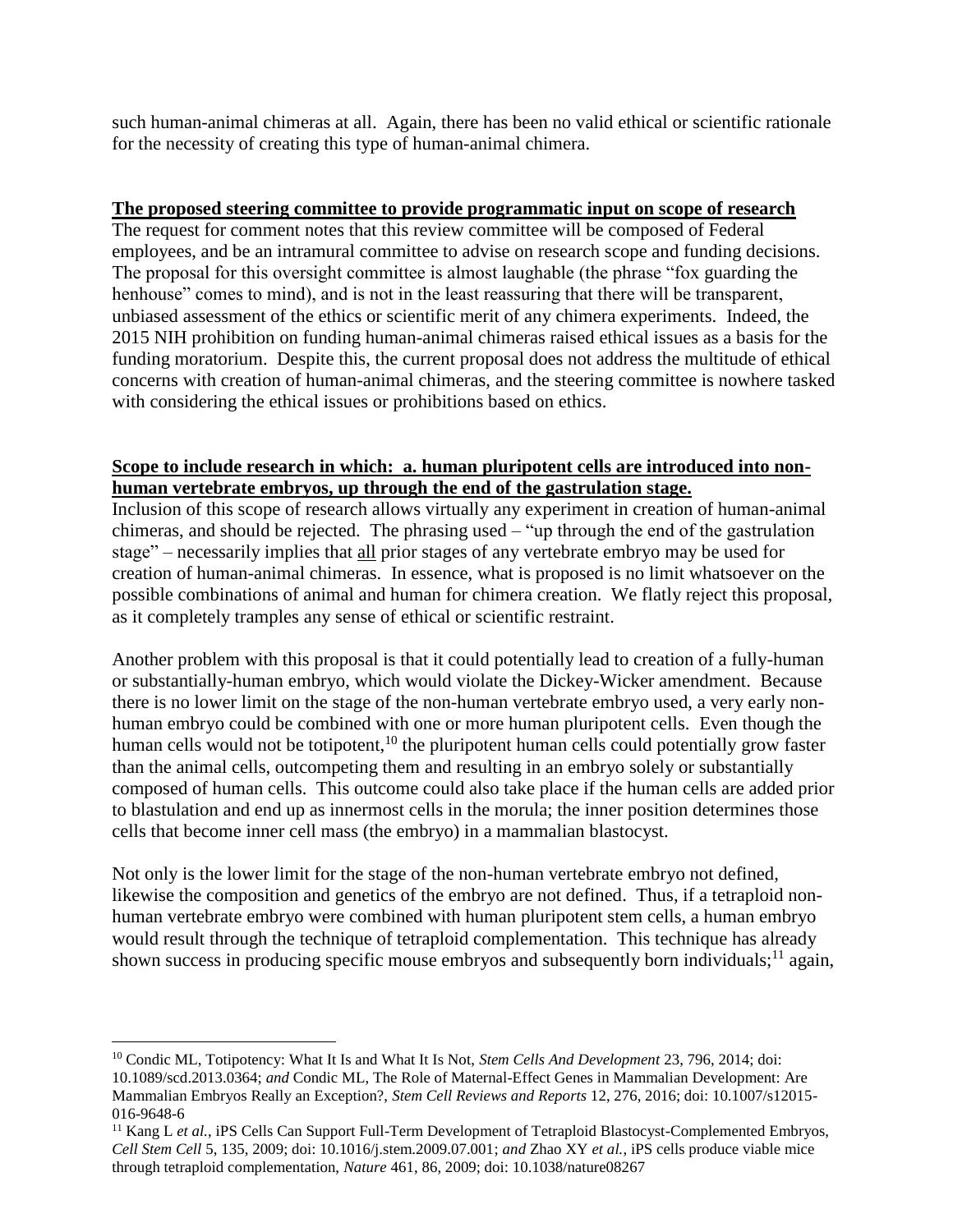this has been used as a test for pluripotency,<sup>12</sup> a stated aim of proponents of human-animal chimeras.

Production of human-nonhuman chimeric embryos early in development increases the potential for mutation as well as systemic xenotropic viral transfer. When chimerization occurs so early in development as proposed, there is a significant chance of endogenous retroviral activation. These changes could obscure any scientific information, as well as render useless any potential organs for transplant, whether later in development or from the born organism.<sup>13</sup>

# **Scope to include research in which: b. human cells are introduced into post-gastrulation non-human mammals (excluding rodents), such that there could be either a substantial contribution or a substantial functional modification to the animal brain by the human cells.**

As already discussed in our comments, even limiting introduction of human cells to postgastrulation non-human mammal embryos is unlikely to preclude the potential of substantial contribution to the neural structure of the developing animal. Neurulation actually commences at the end of gastrulation, so waiting until this point to add human cells poses no barrier and no assurance, whether scientific or ethical. This consideration of the scope of research actually entertains and encourages the possibility for substantial human neural development in the human-animal chimera. The proposal (not to mention the NIH workshop held November 2015, from which the proposal flows) also makes no effort to address the question of the meaning of "substantial" especially as it relates to "functional modification," or the means to determine behavioral qualities of the chimera that might raise concern. The proposal lacks any attempt to address the significant ethical issues of such chimera experiments.

We also note that a recent survey found a majority of the general public in Japan remain opposed to creation of the types of human-animal chimeras proposed by NIH, even over a period of years.<sup>14</sup> This is despite a general approval for various types of stem cell research, embryo research, and regenerative medicine. It would be prudent for NIH to listen to these same concerns expressed by the United States public in opposition to such human-animal chimeras, and reject the proposed changes in the Guidelines. We recommend in its place more definitive prohibitions on approval and funding of human-animal chimera creation to meet the concerns and reassure the public as well as policymakers that NIH is focused on scientifically worthy and ethically unimpeachable goals. We propose that the Guidelines be modified to prohibit creation of a human-animal chimera:

(a) such that human gametes develop within the body of a nonhuman life form, or (b) such that it contains a human brain or a brain derived wholly or substantially from human cells.

Scientifically valid, ethically framed alternatives exist to assist the development of basic science as well as clinical medicine. We strongly support such ethical research and encourage you to reconsider the proposed changes in the Guidelines related to chimeras.

 $\overline{a}$ 

<sup>&</sup>lt;sup>12</sup> Zhou C *et al.*, Tetraploid complementation proves pluripotency of induced pluripotent stem cells derived from adipose tissue, *Cell Proliferation* 48, 39, 2015; doi: 10.1111/cpr.12152

<sup>&</sup>lt;sup>13</sup> Ogle BM *et al.*, Spontaneous fusion of cells between species yields transdifferentiation and retroviral transfer in vivo, *FASEB J* 18, 548, 2004; doi: 10.1096/fj.03-0962fje

<sup>&</sup>lt;sup>14</sup> Inoue Y *et al.*, Current Public Support for Human-Animal Chimera Research in Japan Is Limited, Despite High Levels of Scientific Approval, *Cell Stem Cell* 19, 152, 2016; doi: 10.1016/j.stem.2016.07.011